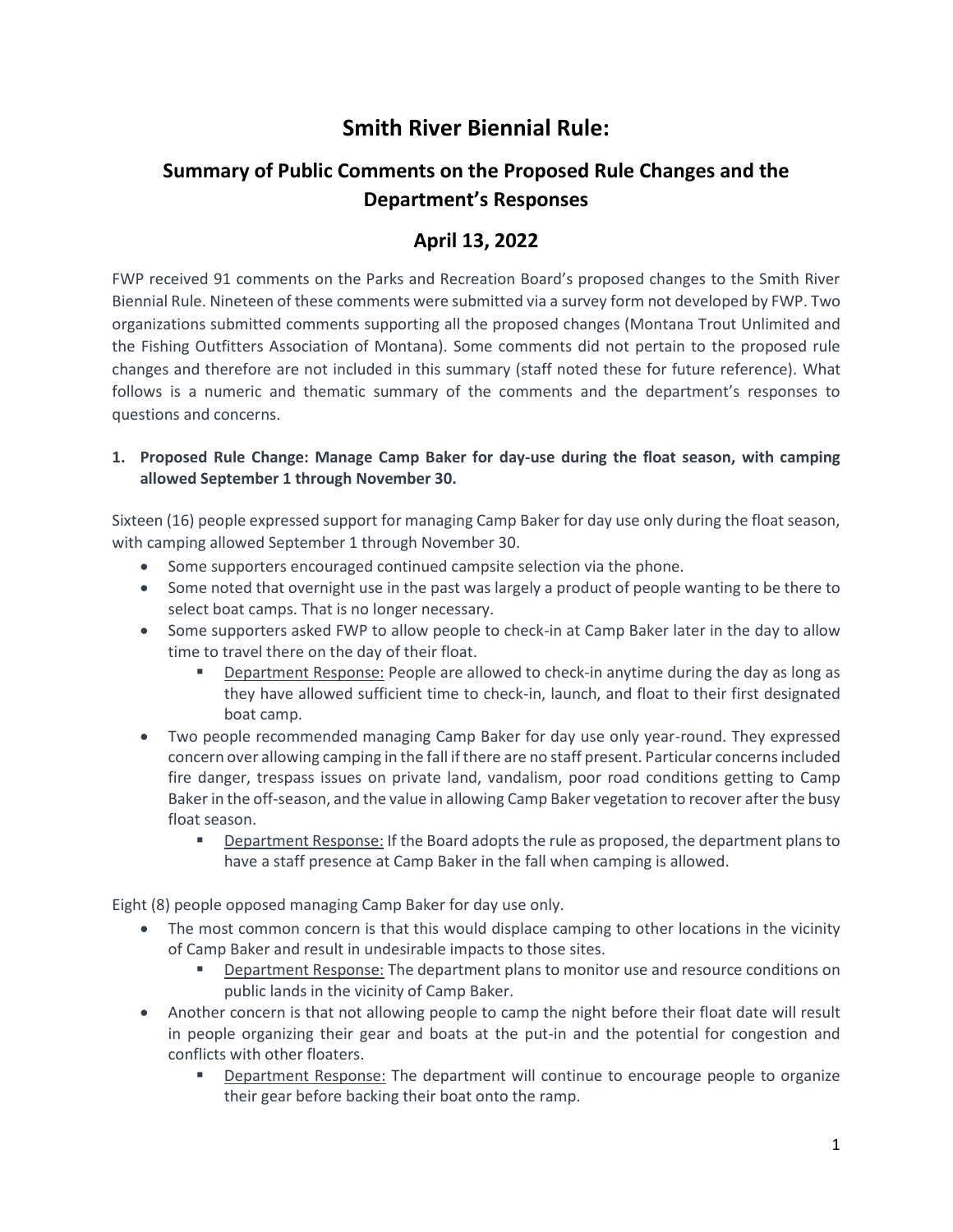- One person stated that day-use only will mean people have to pay for a shuttle.
	- Department Response: The department assumes this comment is from someone who camped at Camp Baker and would conduct their own vehicle shuttle the day before their launch date. There would still be the option to camp at another location nearby or stay in White Sulphur Springs.
- Some people recommended that FWP develop a small number of reservable campsites at Camp Baker.
	- **Department Response: The department does not plan to make the campsites reservable.** As a general practice, reservations are not taken for any department sites except cabins for dates after mid-September and until the following April/May depending on the site type.

#### **2. Proposed Rule Change: Require pack-out of human waste using a department-approved pack-out system**

Twenty-one (21) people expressed support for a mandatory pack-out system.

- Supporters of a mandatory human waste pack-out system noted that the number of pit toilets dug each year threatens natural and cultural resources and presents a health hazard to staff digging the holes.
- They expressed concern that the pit latrines result in harmful nutrients and pathogens.
- Some people expressed the importance of being able to dispose of waste at the Eden Bridge takeout. There was specific support for having a SCAT machine at Eden Bridge.
	- Department Response: The department would install a SCAT machine for disposal of human waste at Eden Bridge.
- Some advocated that there be a variety of authorized toilet systems; some specifically requested ability to use bag systems.
	- **Department Response:** While the types of toilet systems that would be allowed are not a part of these rules, the department is researching all the available options.
- Some people emphasized the need for toilet systems that work for smaller watercraft.
	- Department Response: The department is researching toilet systems that would work for smaller watercraft.
- Some supporters suggested that the department rent hard-sided toilet systems.
	- **Department Response:** The department is aware of private sector business interest in renting toilet systems if the Smith moves to a pack-out requirement.
- One person emphasized it will be important to remove all the pit latrines and privacy screens before the '23 float season.
	- Department Response: If a decision is made to move forward with the pack-out requirement, the department would begin removing the pit latrines after there is a human waste disposal system in place at Eden Bridge (not before). The department is considering options to ensure the transition goes smoothly. The department is considering the idea of leaving some privacy screens in place in locations where this would be advantageous for floaters to place a toilet system during their stay at a site to mitigate impacts of pioneered privacy areas.

Thirty-three (33) people opposed a mandatory pack-out system.

• The most common concern is that people won't comply with a mandatory pack-out system and instead will go to the bathroom in the vicinity of boat camps and on private lands in the river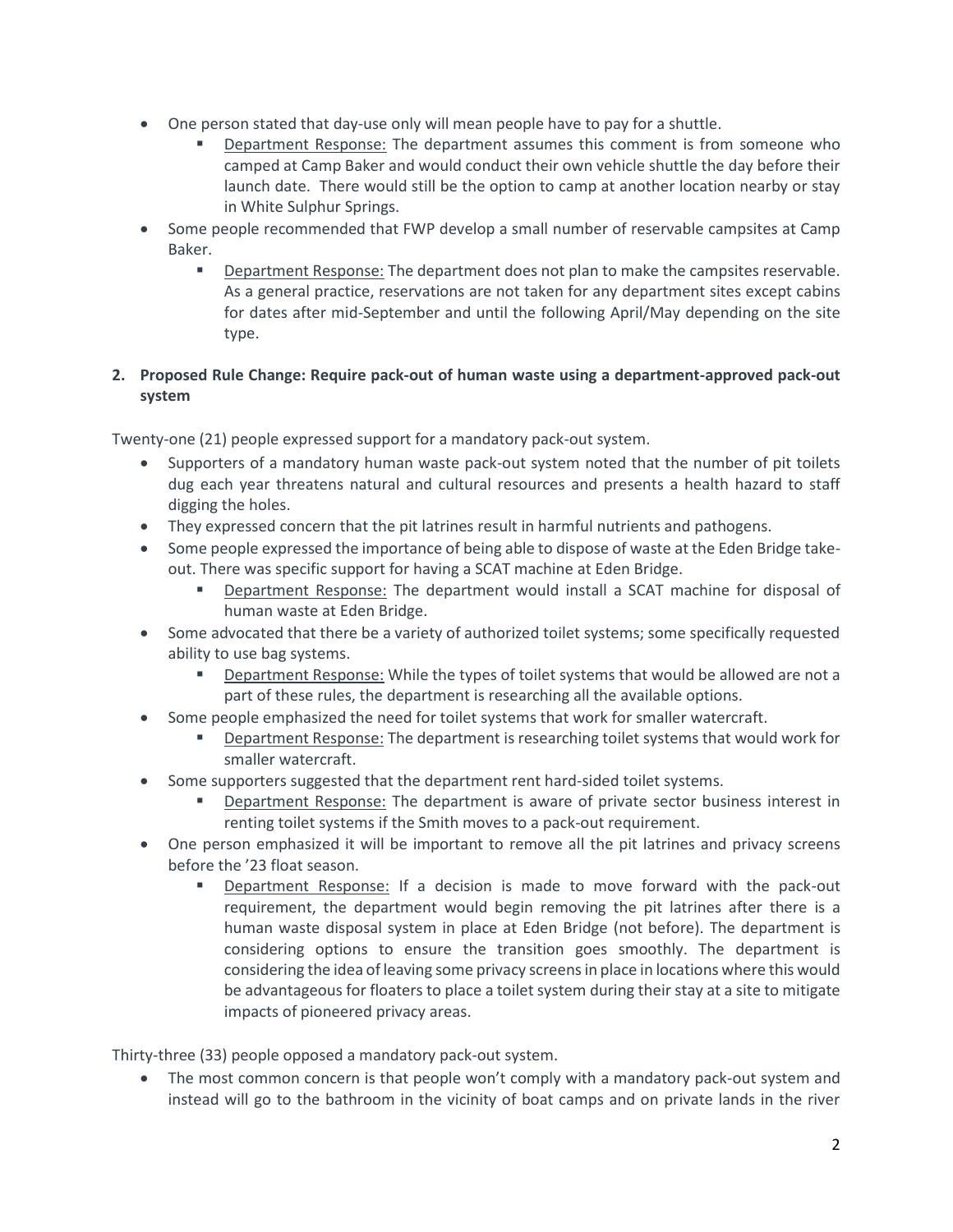corridor. Commentors worry that this will become a compliance and enforcement issue that the department is not prepared to handle.

- Department Response: The department appreciates the public's concern for the welfare of the resources and the recreation experience. It is this same level of interest that the department anticipates will lead to broad public respect for the resources and therefore compliance with a pack-out requirement. People care deeply about the Smith River and the majority of floaters are conscientious about resource impacts. Rangers will continue to conduct river patrols and compliance will be a part of their duties. Staff would use the 2022 float season to educate floaters about the coming changes and use of toilet systems.
- There was a common perception that the reason for the proposed pack-out system is that the department is concerned about the amount of labor it takes to dig the pit latrines. These commentors suggested that the fee increase revenue be used to hire more river rangers to dig latrines.
	- Department Response: The department acknowledges that maintaining the pit latrines is time consuming and that there are other duties the rangers could be doing that benefit the floaters and the river resources. However, the department's primary reasons for proposing the pack-out requirement are to address the cumulative natural and cultural resource impacts and health and sanitation concerns resulting from the roughly 1,200 pit latrines dug since 1983. Hiring more rangers to dig latrines would not address these impacts and concerns. (See page 11 of the [environmental assessment](https://fwp.mt.gov/binaries/content/assets/fwp/stateparks/smith-river/smith-river-plan-update---draft-eax.pdf) for more details.)
- Some of those opposed recommended reducing the maximum group size and/or number of permits issued as a way to reduce the volume of human excrement and related need for pits.
	- Department Response: The department agrees that smaller group sizes could result in less waste. The department notes that there would still be a need to dig pits each season at the boat camps. The rate at which the pits fill could be less. It is unclear that the decrease in the rate they fill would have a meaningful positive effect on existing resource and cultural resource impacts and health and sanitation concerns.
- A number of people expressed concern about being able to carry toilet systems in smaller watercraft, particularly during low water conditions.
	- **EXECT** Department Response: As noted previously, the department is researching toilet systems compatible with smaller watercraft.
- There was a concern that there would be no means of disposing of human waste at Eden Bridge.
	- Department Response: As noted previously, the department would place a SCAT machine at Eden Bridge for disposal of human waste.

#### **3. Proposed Rule Change: Increase Smith River Permit Application Fee**

Thirteen (13) people supported the proposed fee increase.

- Some noted that the increase is modest and would be used to cover additional operational expenses.
- Several people supported a fee increase but recommended that it should apply to the float fees, not the application fees. They felt that fees should be paid by those who actually float the river; they are the ones who benefit.
	- **•** Department Response: The department considered this option but ultimately felt that increasing the application fee would generate the revenue needed without a significant increase on any one user group.
- One person supported a fee increase but asked for an increase in available permits too.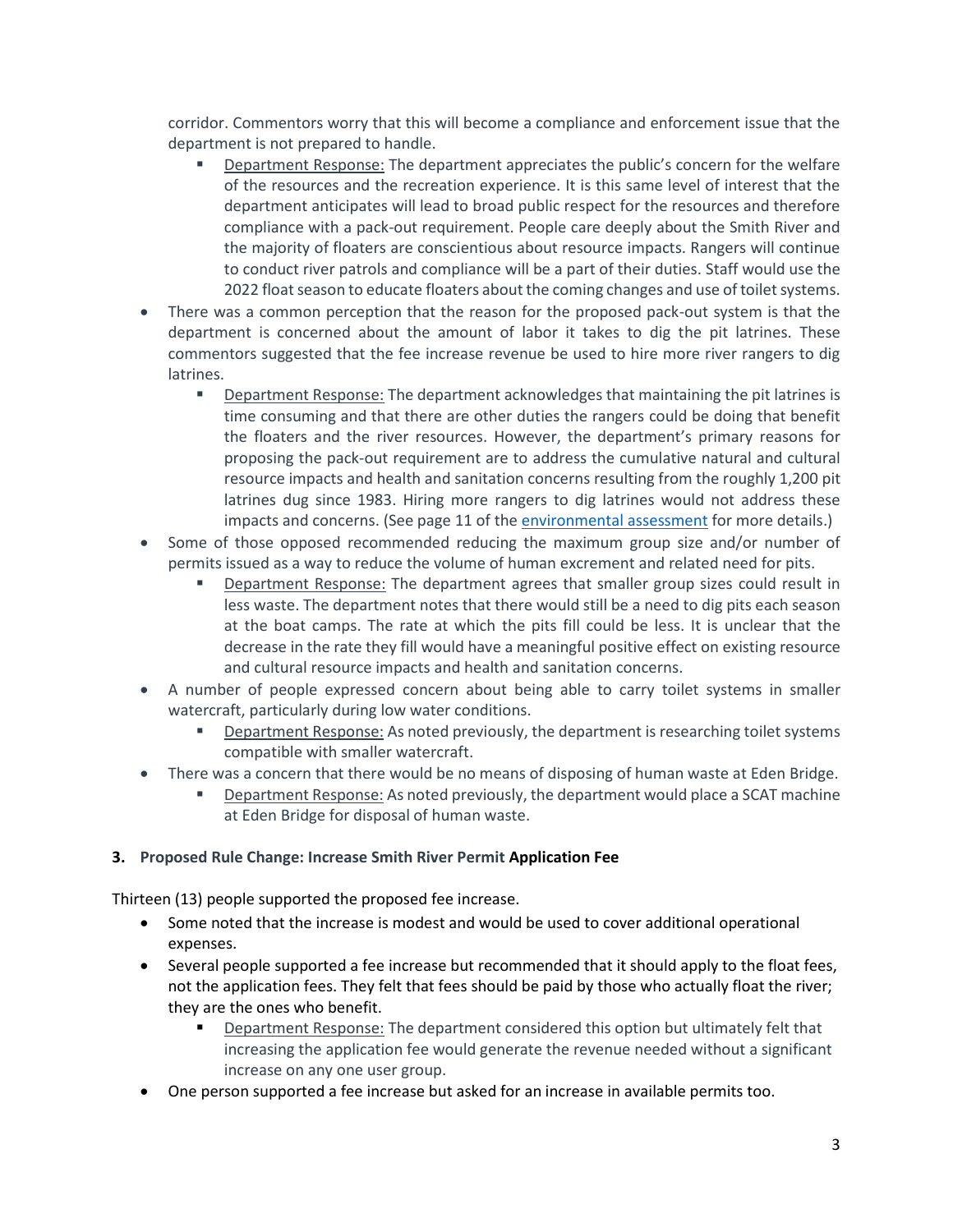- **•** Department Response: While the department recognizes the desire to obtain a permit exceeds the number that is available, increasing the number of permits is counter to addressing existing cultural and natural resource impacts and health and sanitation concerns and the quality of the visitor experience.
- One person recommended that the SCAT machine be in place at Eden Bridge before assessing the increased application fee.
	- Department Response: Depending on the outcome of rulemaking and the construction season, the department expects the SCAT machine would be in place prior to the start of the 2023 peak float season.

Zero (0) people outright opposed the proposed fee increase but there were comments that recommended different approaches for increasing fees and how those fees should be used.

- As noted previously, some people recommended that the increased revenue be used for digging pit latrines and not to support the pack-out system.
- One person recommended more fiscal analysis before increasing the fees.
- A few people observed that the percentage of increase to the application fee is higher than the percentage of increase to the outfitted client fee. Some recommended making the percentage equal. Others recommended increasing outfitter fees in general.
- Some thought nonresidents should be subject to a fee increase.
- Some people observed that increasing the application fee only affects the non-commercial public (outfitters don't pay application fee).
	- **Department Response: The department considered various alternatives in proposing a** fee increase. This proposal was put forth as the best attempt to fairly generate additional revenue without placing undue burden on any one user group.
- 4. **Proposed Rule Change: Strike rule language pertaining to the transfer of a Smith Outfitter's business and to eliminate the transfer fee.**

Seven (7) people expressed support for striking the rule pertaining to Smith River outfitter trip transfers and the transfer fee.

• They concurred with the need to be consistent with the recent change in the law.

Two (2) people opposed striking this language.

- They fear that this change will result in a bidding war for trips, and that at a minimum, current Smith River outfitters should be offered a first right of refusal.
	- Department Response: Department and Board rules cannot conflict with the law. The department will need to review its administrative procedures to align with the new statute.